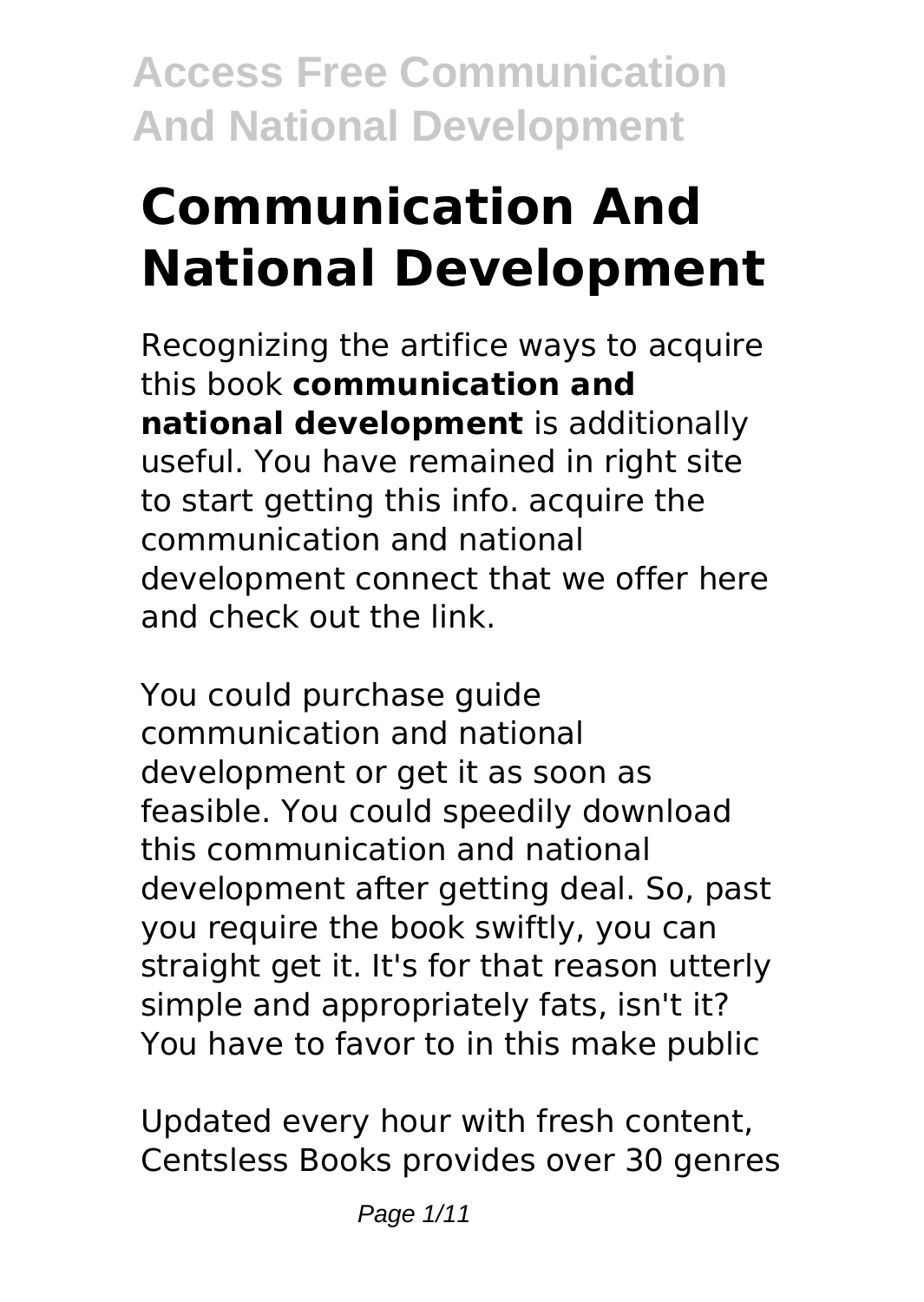of free Kindle books to choose from, and the website couldn't be easier to use.

#### **Communication And National Development**

Communication and National Development--The Contribution of Wilbur Schramm. Chu, Godwin C. The efforts of Wilbur Schramm are largely responsible for the general understanding of the key role that communication plays in the political and economic development of emerging nations. Development of communication channels is closely interrelated with the complex processes of political, social, and economic evolution in the new countries of Asia, Africa, Latin America, and the Middle East.

### **ERIC - ED083624 - Communication and National Development ...**

Communication and national development. New Delhi : Anamika Publishers & Distributors, 2002 (OCoLC)606039796 Online version: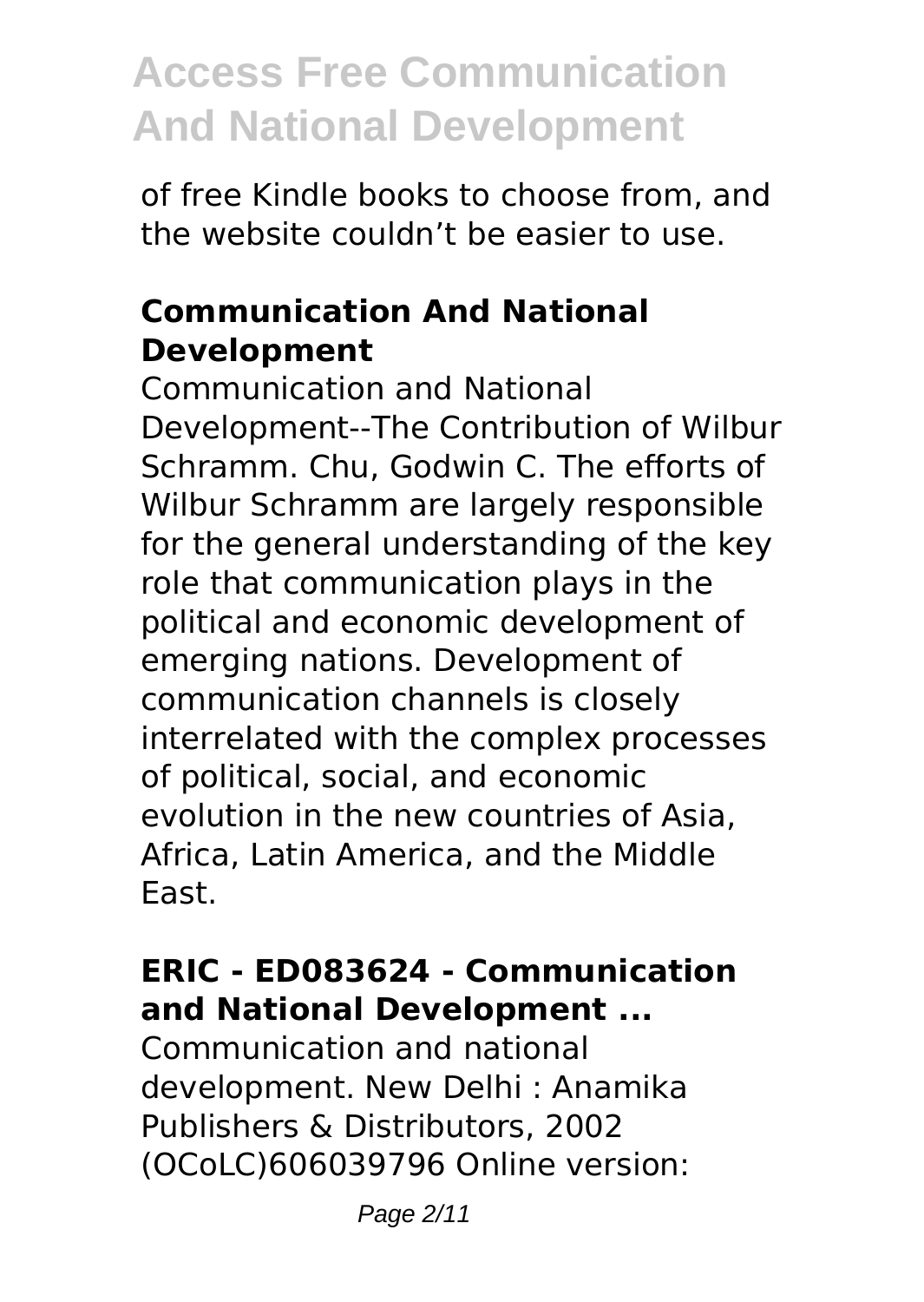Joshi, Puran Chandra, 1928-Communication and national development. New Delhi : Anamika Publishers & Distributors, 2002 (OCoLC)631642403: Material Type: Internet resource: Document Type: Book, Internet Resource: All ...

### **Communication and national development (Book, 2002 ...**

Development communication refers to the use of communication to facilitate social development. Development communication engages stakeholders and policy makers, establishes conducive environments, assesses risks and opportunities and promotes information exchange to create positive social change via sustainable development.

### **Development communication - Wikipedia**

Communication is a bond that brings a nation together, yet respects the multiplicity of perspectives that is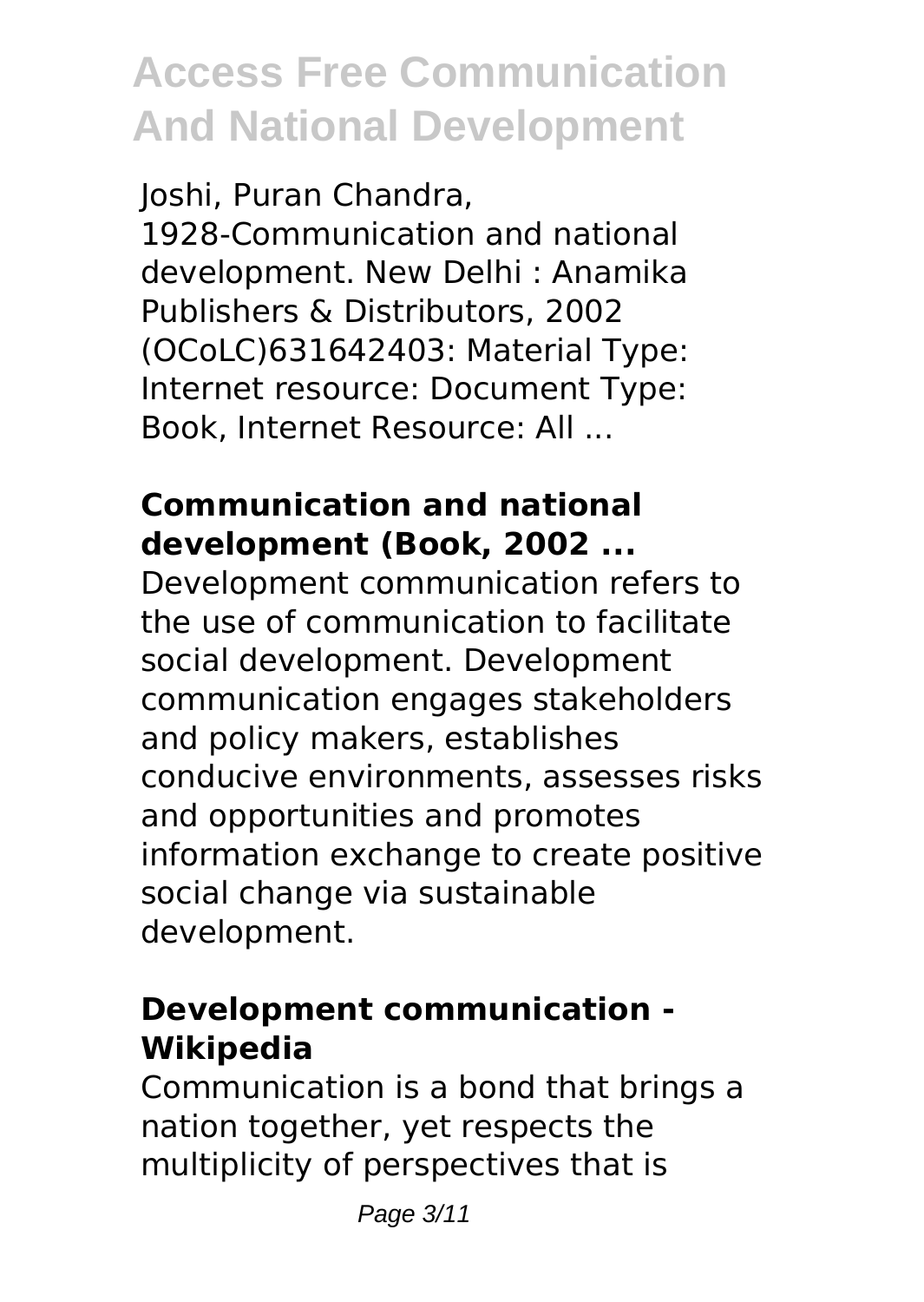essential to the search for truth and meaning. What are these roles of communication? Foster meaningful dialogue among different sectors of society. Nurture a shared vision for the country's future.

#### **What are the roles of communication in national development?**

Mass Communication and National Development in China: Media Roles Reconsidered. Paul Siu‐nam Lee. Paul S. N. Lee is a senior lecturer in the Department of Journalism and Communication at the Chinese University of Hong Kong. His major research interests are international communication, telecommunications policy, and development communication.

### **Mass Communication and National Development in China ...**

DOI:

10.1111/j.1460-2466.1994.tb00686.x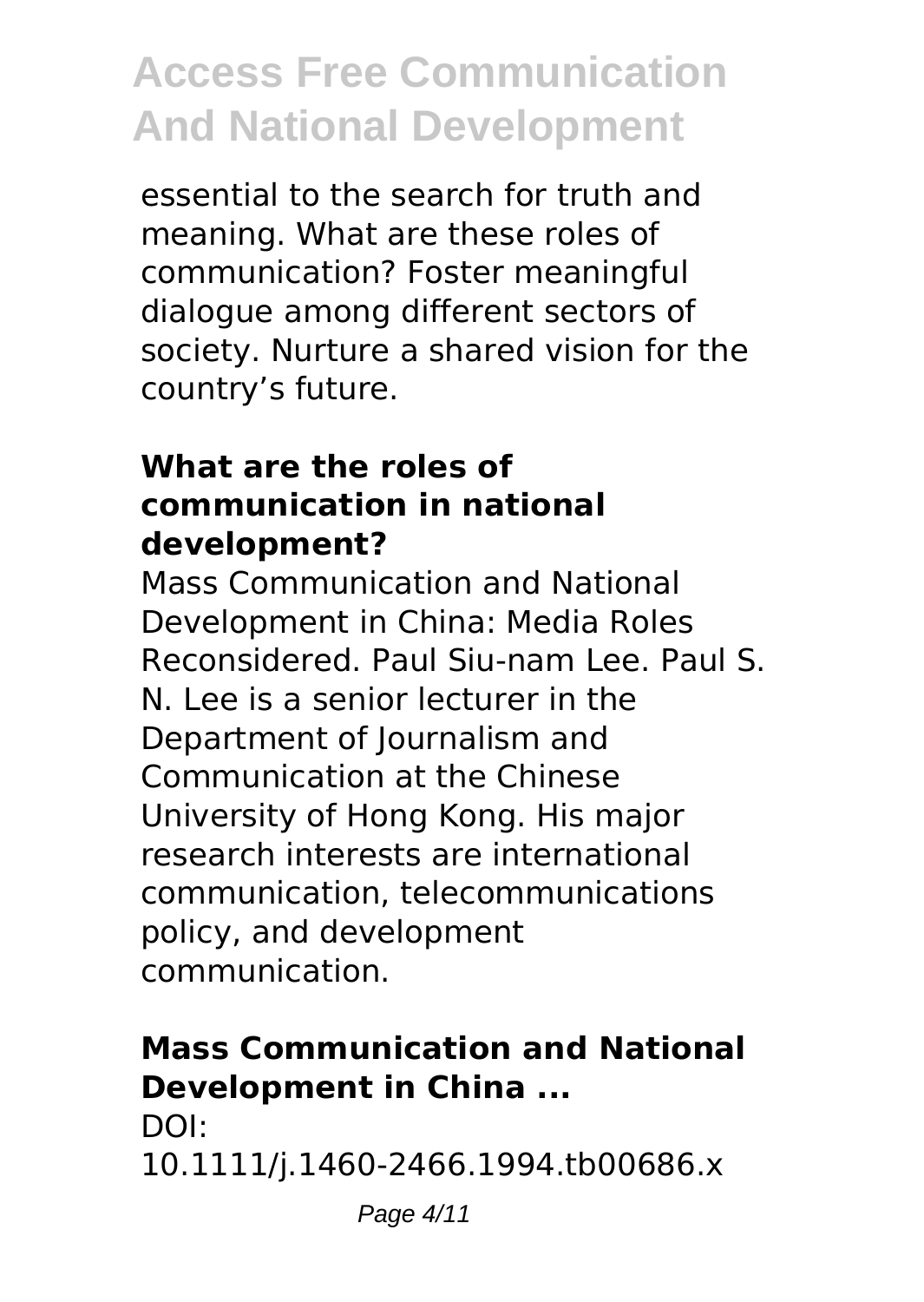Corpus ID: 144323096. Mass Communication and National Development in China: Media Roles Reconsidered @inproceedings{Lee1994MassCA, title={Mass Communication and National Development in China: Media Roles Reconsidered}, author={Paul S. H. Lee}, year={1994} }

### **Mass Communication and National Development in China ...**

Communication is a basic requirement in the life of any group of people, since communication is done through language, it remains an important factor in national development and national consciousness. Nigeria has a natural division, through the rivers Niger and Benue, into three major areas and these divisions correspond with

### **Effects of English Language on National Development**

For this, and for all rural development activities, communication between local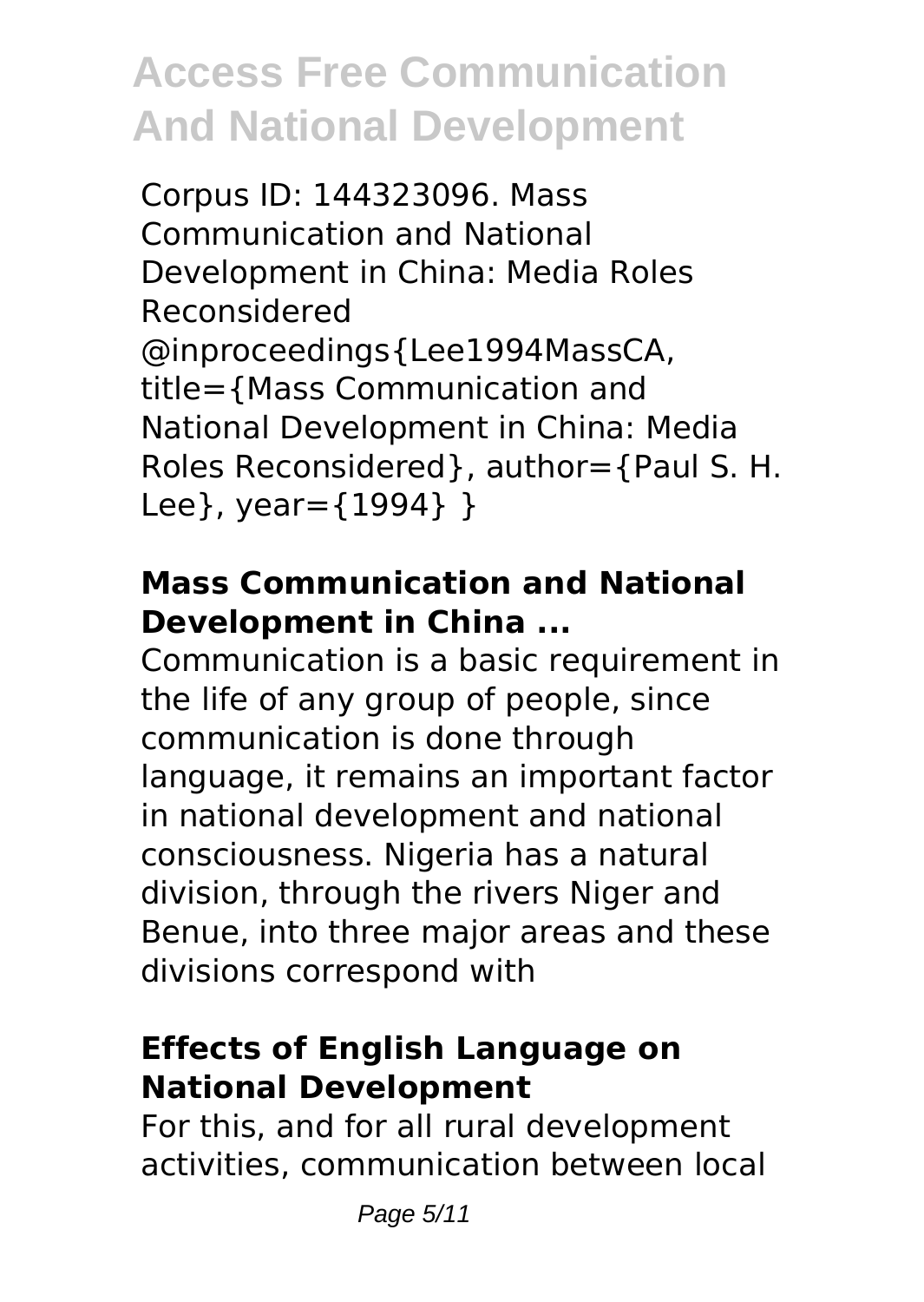communities and national planners and policy-makers is of vital importance but, unfortunately, in rural areas it is at its weakest. Malnutrition is both a cause and a consequence of underdevelopment.

### **COMMUNICATION - a key to human development**

Importance for Communication for Development. Importance for Communication for Development Communication is therefore imperative to appropriate a referential philosophical framework, which allows explaining the concrete scope of the reality with which we work, which facilitates the teacher to assume a pedagogical behaviour consistent with this philosophical conception of departure.

### **Importance for Communication for Development**

Sustainable development, Agendasetting, Political development, National integration, Press Participation-Based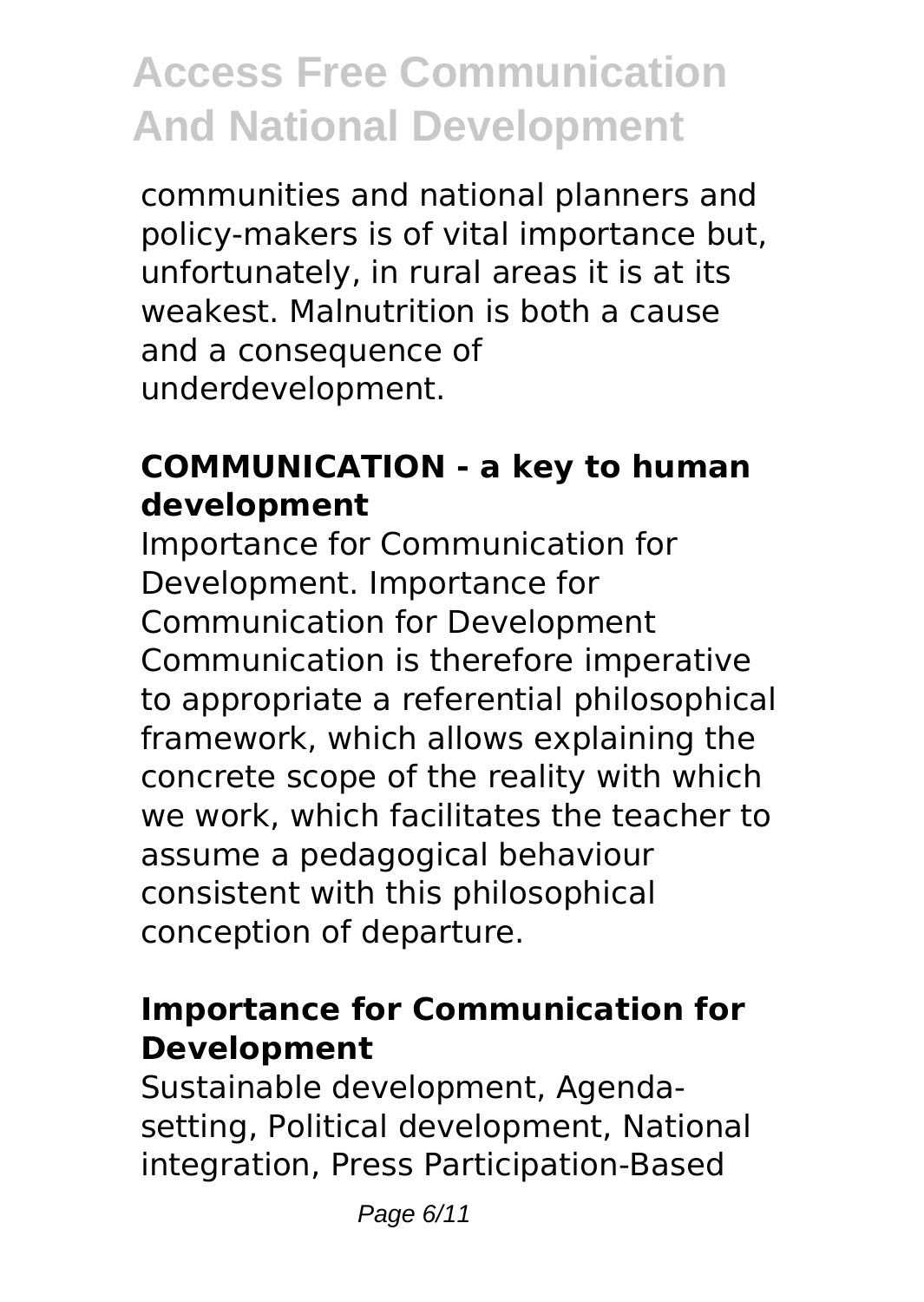Integrative Model, Introduction Over the past decades, the relationship between the press and governments in Nigeria has been a highly contentious issue, drawing attention from a wide range of communication

### **The Media, Development Communication, and Governance in ...**

According Ogai, Joseph O. 48, "National Development is defined as the gradual manifestation of positive changes in the economic, industrial, political, social, cultural and administrative life of country." This definition serves the purpose of this study. National development must be a development that takes place in a nation.

#### **THE MEANING AND CONCEPT OF NATIONAL DEVELOPMENT | MARTINS ...**

Moemeka, A. (1985) COMMUNICATION IN NATIONAL DEVELOPMENT: THE USE OF THE MASS MEDIA IN RURAL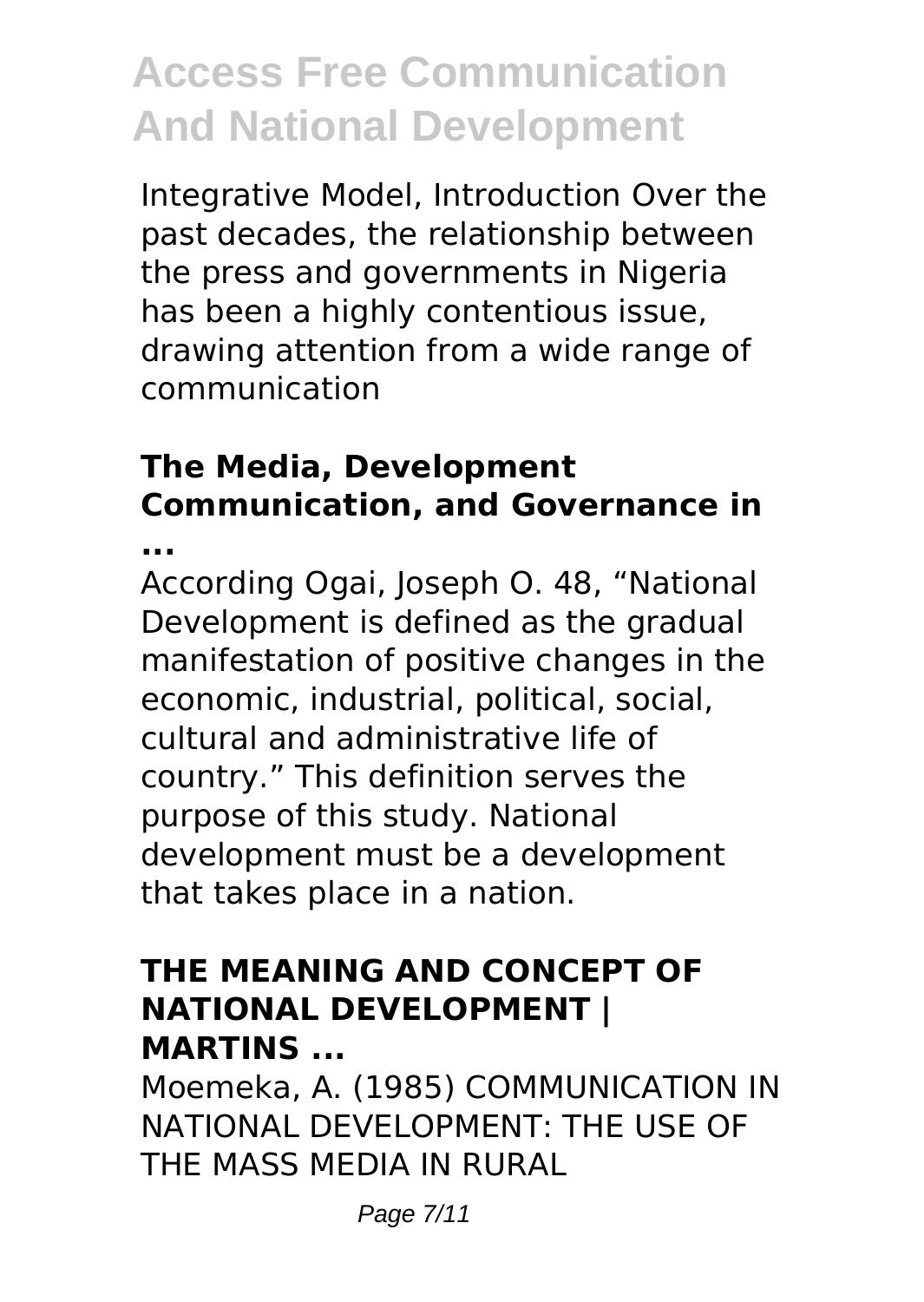DEVELOPMENT. lnformatologia Yugoslavica, 17 (1 & 2). pp. 177-186.

### **COMMUNICATION IN NATIONAL DEVELOPMENT: THE USE OF THE MASS ...**

Communication for development has thus come to be seen as a way to amplify voice, facilitate meaningful participation, and foster social change. The 2006 World Congress on Communication for Development defined C4D as 'a social process based on dialogue using a broad range of tools and methods.

### **The role of communication - GSDRC**

Development communication has two primary roles, i.e. Transforming role, as it steps social change in the direction of the hygiene taste of today's generation in this competitive market and a socializing role by seeking to maintain some of the established values of the society.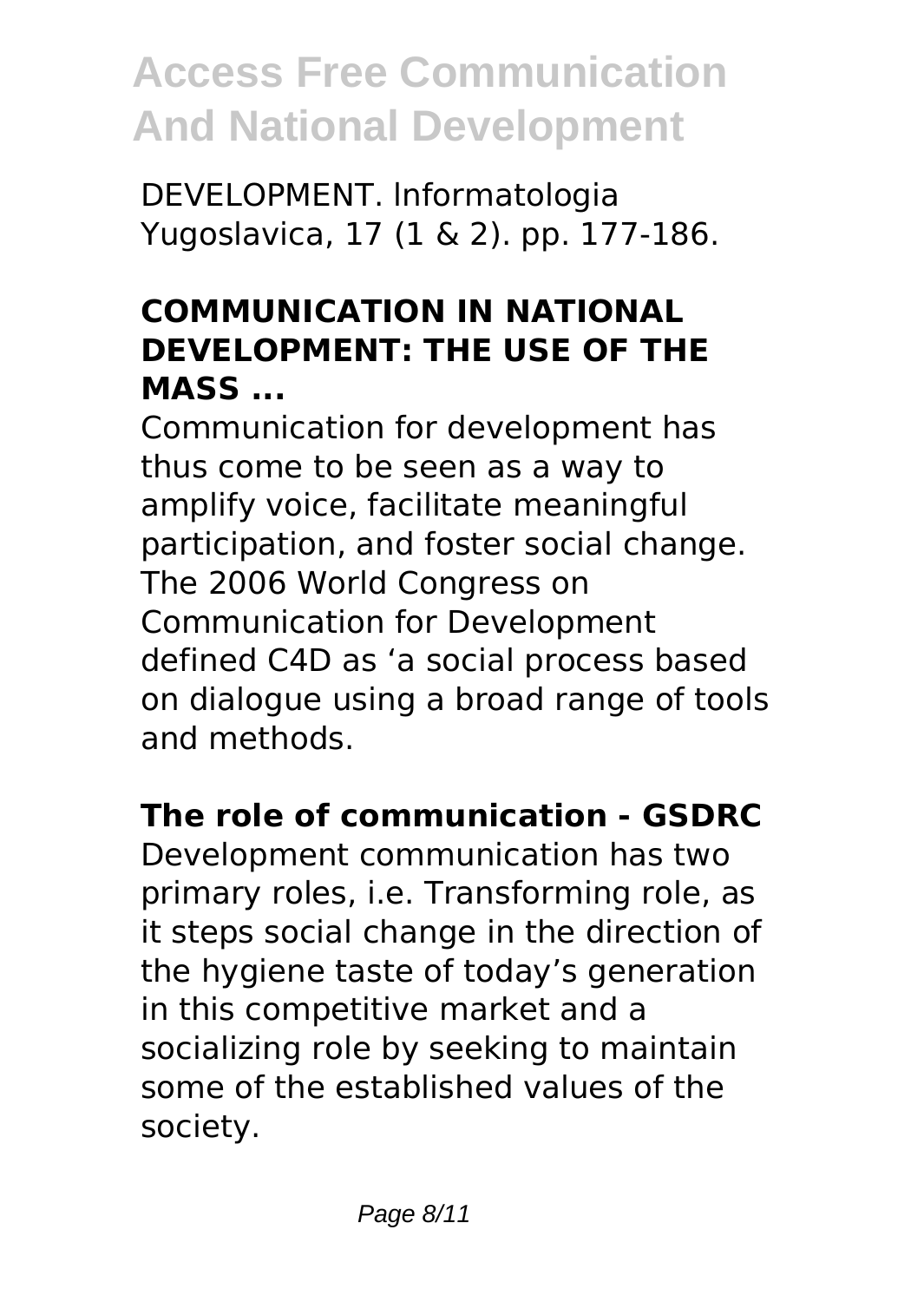### **MEDIA IN DEVELOPMENT COMMUNICATION**

Mass Communication and National Development in China: Media Roles Reconsidered Paul Siu-nam Lee. Paul Siunam Lee 1 Paul S. N. Lee is a senior lecturer in the Department of Journalism and Communication at the Chinese University of Hong Kong. His major research interests are international communication, telecommunications policy, and development ...

#### **Mass Communication and National Development in China ...**

Mass Communication and National Development in China: Media Roles Reconsidered. Lee, Paul Siu-nam. Journal of Communication, v44 n3 p22-37 Sum 1994. Examines the development of mass media in China since 1949. Suggests that the rapid growth of television at a time when China is experiencing its fastest economic growth may indicate a mutual reinforcing relationship.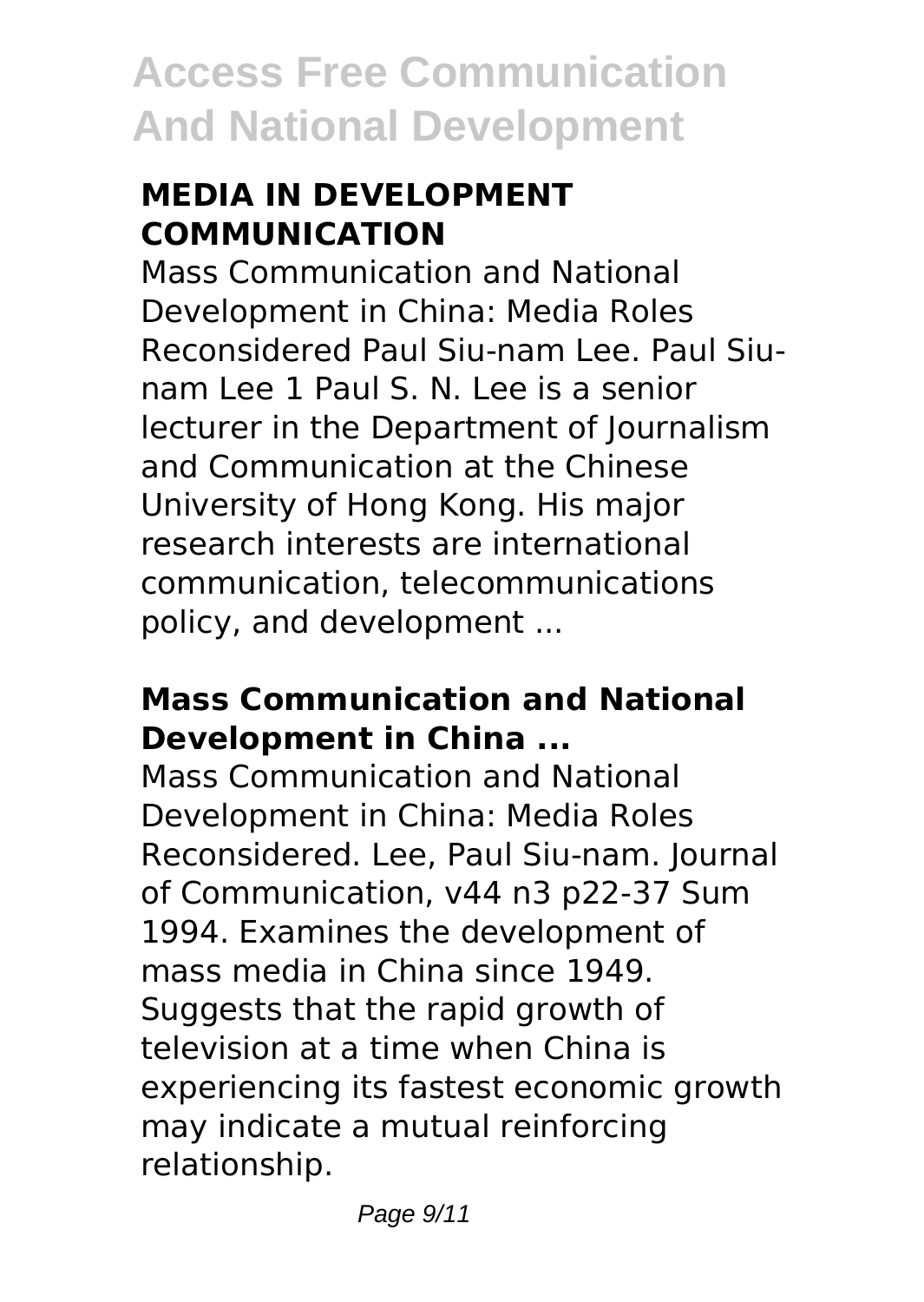#### **Mass Communication and National Development in China ...**

Communication for development (C4D)is a tool for social and political transformation. It promotes participation and social change using the methods and instruments of interpersonal communication, community media and modern information technologies.

### **Communication for Development - Federal Council**

The continuation of preparation of national communications and biennial update reports to the UNFCCC aims to strengthen information base, and the analytical and technical capacity of the Key national institutions to integrate climate change priorities into national development strategies and relevant sectorial policies.

### **Development of Azerbaijan's Fourth National Communication ...**

Ralph Gigliotti, "A Communicative

Page 10/11